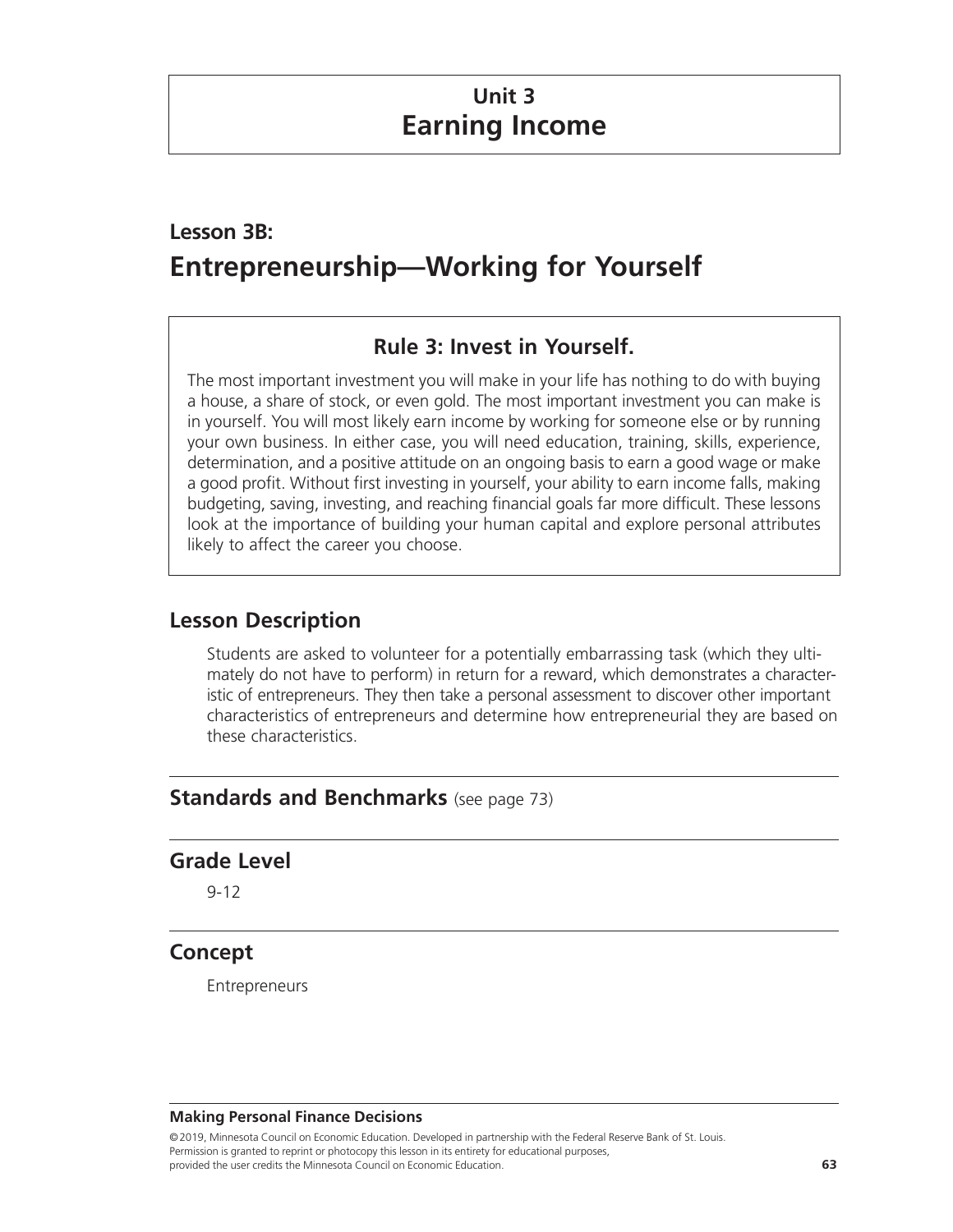# **Compelling Question**

What personal characteristics do entrepreneurs often have?

# **Objectives**

Students will be able to

- define entrepreneurs and describe their role in the economy and
- describe personal characteristics entrepreneurs are likely to possess.

# **Time Required**

45 minutes

## **Materials**

- Visual 3B.1: Scoring Your Personal Assessment
- Visual 3B.2: Characteristics of Entrepreneurs
- Visual 3B.3: What Does Your Score Indicate?
- Handout 3B.1: My Personal Assessment, one copy for each student
- Handout 3B.2: Assessment, one copy for each student
- Container (e.g., hat or box) to hold slips of paper
- About 10 folded slips of paper (blank)
- Optional: small prizes (See Procedure Step 1)

## **Preparation**

Place the folded slips of paper in the container.

## **Procedure**

- 1. Show the container filled with slips of paper. Explain that each slip of paper describes an action that the person who draws the slip must perform in front of the class—some of the actions may be a bit embarrassing. Each volunteer who draws a slip and does what it says will receive a prize (e.g., extra credit points or a treat of some kind). In addition, they will be allowed to create a new slip with a new action to place in the hat.
- 2. Ask for volunteers willing to select slips to come to the front of the class. (Usually there will be some, but certainly not all students. Should no one volunteer, increase the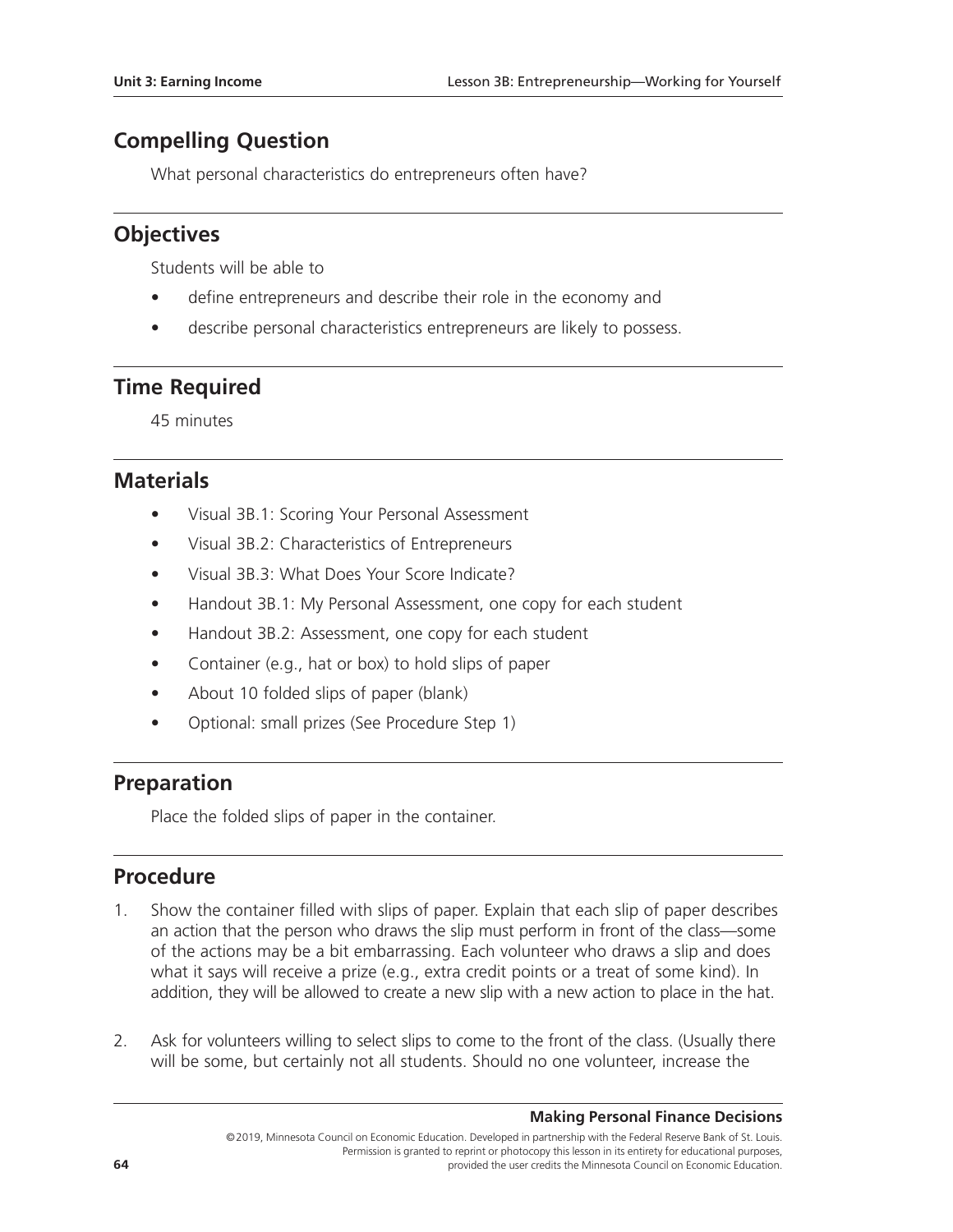prize.) Once the volunteers are assembled, tell the class they won't really be playing the game—you just wanted to see who would be willing. Reward each volunteer with the prize offered without having them draw any slips. Have them remain standing in front of the class.

- 3. Explain that **entrepreneurs** are individuals willing to take risks to develop new products and start new business. They recognize opportunities, enjoy working for themselves, and accept challenges. Discuss the following:
	- How were the volunteers like entrepreneurs? (*They were willing to take a risk, accept a challenge, and try something new.*)
	- What risk did they take? (*They had no idea what was written on the slips of paper. Acting something out in front of the class could have been embarrassing.*)
	- What was their potential reward? (*Extra credit points or whatever else was offered*)
	- Why are entrepreneurs important to the economy? (*When entrepreneurs develop new products and start new businesses, it results in new, innovative products for consumers to buy and the production of these products provides new job opportunities for workers. These products often increase productivity and contribute to economic growth.*)
- 4. Point out that all of the volunteers took the risk of embarrassing themselves either because they thought the reward was worth it and/or because they were intrigued by what they might have to do or excited to create a new slip of their own. Thank the volunteers and ask them to return to their seats.
- 5. Distribute a copy of *Handout 3B.1: My Personal Assessment* to each student. Instruct the students to complete the assessment by circling the answers that best describe how they feel. Explain that there are no right or wrong answers. Allow time for students to complete the assessment.
- 6. Display *Visual 3B.1: Scoring Your Personal Assessment*. Instruct the students to score each answer based on the points on the visual. For example, a "B" answer to question 1 would score 2 points. Write the scores for each question in the short blank next to the number. They are to calculate the total and write it at the top of the page. Allow time for students to calculate their scores.
- 7. Display *Visual 3B.2: Characteristics of Entrepreneurs*. Instruct the students to work independently or in groups to match each characteristic on the visual with the question on the assessment that addresses that characteristic. Write the characteristic in the long blank next to the score. Allow time for students to work and then review the answers (provided below).

#### **Making Personal Finance Decisions**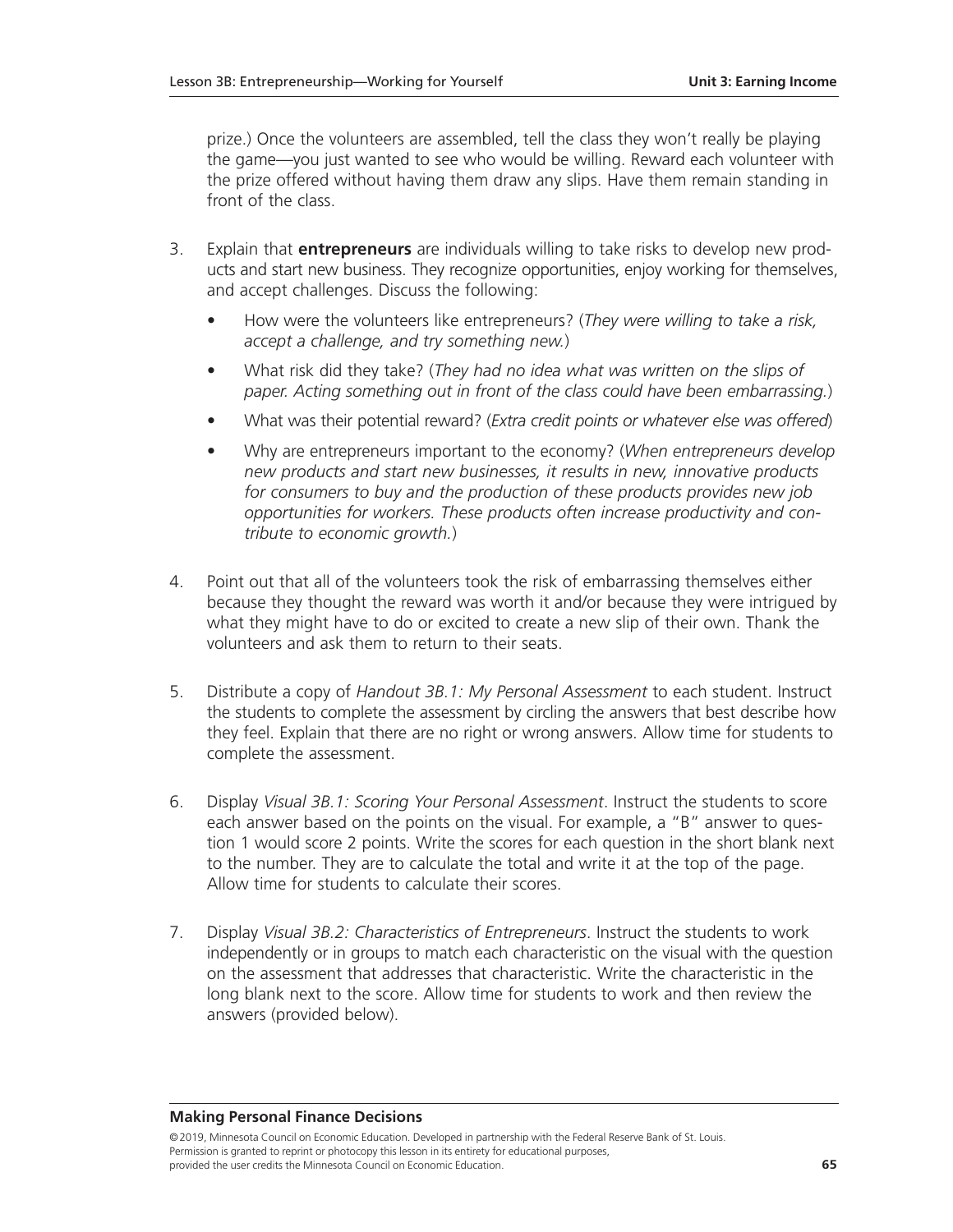- 1. *Competitive* 10. *Sociable*
- 2. *Desires achievement* 11. *Creative*
- 
- 
- 
- 
- 
- 8. *Willing to take risks* 17. *Self-reliant*
- 9. *Self-confident*
- 
- 
- 3. *Willing to work hard* 12. *Doesn't fear failure*
- 4. *Self-motivated* 13. *Able to plan and organize*
- 5. *Willing and able to lead* 14. *Willing and able to make decisions*
- 6. *Highly energetic* 15. *Willing and able to solve problems*
- 7. *Positive attitude* 16. *Willing to persevere*
	-
- 8. Display *Visual 3B.3: What Does Your Score Indicate?* Explain that the higher the score, the more entrepreneurial traits they tend to have. Also point out that being an entrepreneur is not for everyone. People can be rewarded and satisfied as much or more by being successful managers or simply great employees.

# **Closure**

9. Tell students that they can work for themselves or someone else. Either way they will need to develop skills and attitudes (i.e., human capital) to be successful.

## **Assessment**

10. Distribute a copy of *Handout 3B:2: Assessment* to each student and allow time for students to work (or assign as homework).

### *Handout 3B:2: Assessment—Answer Key*

### Directions: Write a few paragraphs explaining the following:

- What is an entrepreneur, and why are entrepreneurs important to the economy?
- Are you interested in developing new products or starting a business?
- What do your assessment results suggest about whether you might enjoy being an entrepreneur?

*Students should explain that entrepreneurs take risks to develop new products and start new businesses. They are important to the economy because the new products they develop and new businesses they start create new jobs—thus income—for people. Students should then reflect on their personal preference for entrepreneurship and their assessment results.*

#### **Making Personal Finance Decisions**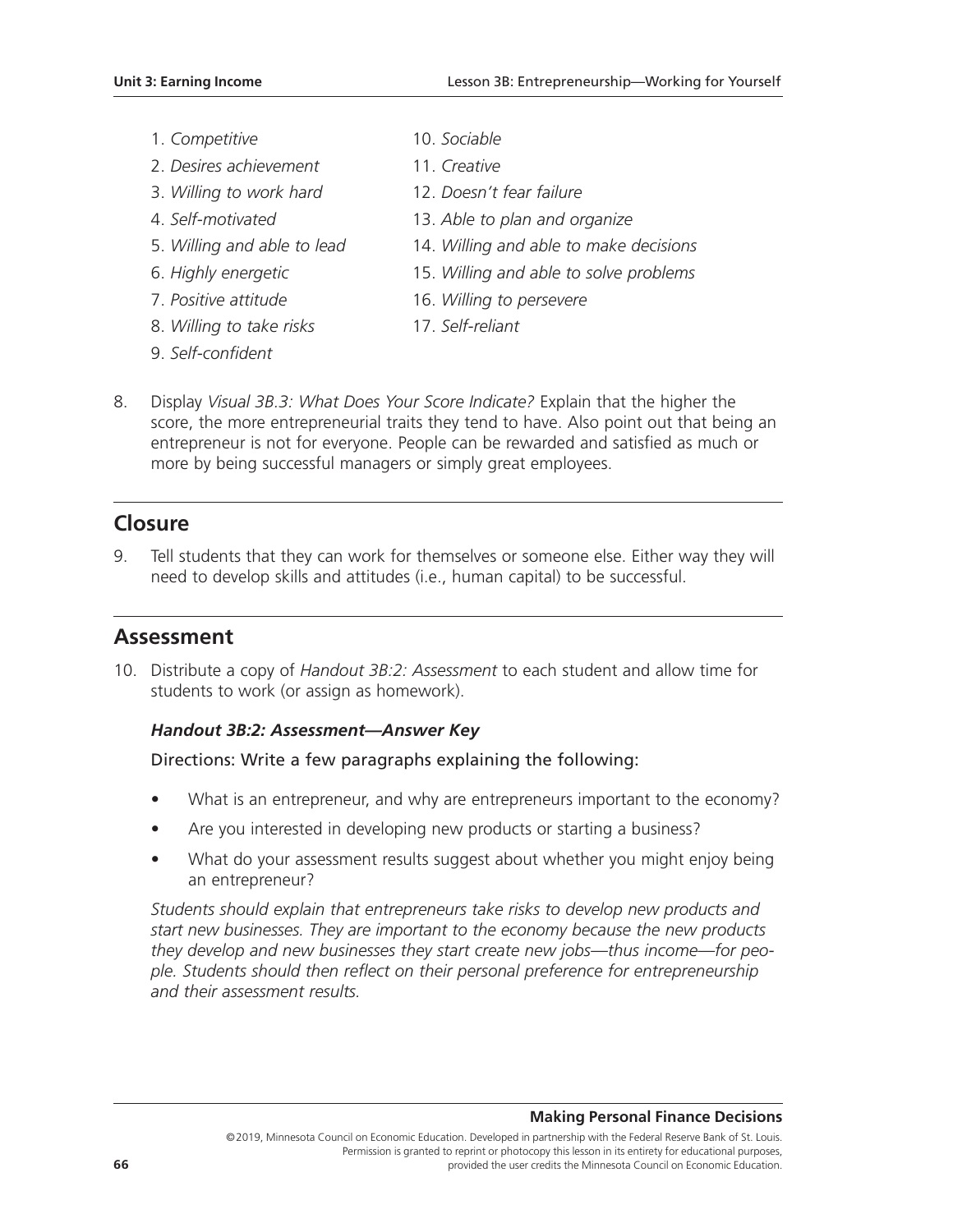### **Visual 3B.1: Scoring Your Personal Assessment**

| 1. | A. 3 points<br><b>B.</b> 2 points<br>C. 1 point        | 10. A. 3 points<br><b>B.</b> 1 point<br>C. 2 points          |
|----|--------------------------------------------------------|--------------------------------------------------------------|
| 2. | A. 1 point<br><b>B.</b> 3 points<br>C. 2 points        | 11. <b>A.</b> 3 points<br><b>B.</b> 2 points<br>$C. 1$ point |
| 3. | A. 2 points<br><b>B.</b> 3 points<br>C. 1 point        | 12. <b>A.</b> 1 point<br><b>B.</b> 3 points<br>C. 2 points   |
| 4. | A. 2 points<br><b>B.</b> 1 point<br>C. 3 points        | 13. A. 1 point<br><b>B.</b> 2 points<br>C. 3 points          |
| 5. | A. 1 point<br><b>B.</b> 3 points<br>C. 2 points        | 14. <b>A.</b> 3 points<br><b>B.</b> 2 points<br>C. 1 point   |
| 6. | A. 3 points<br><b>B.</b> 2 points<br>$C. 1$ point      | 15. A. 1 point<br><b>B.</b> 3 points<br>C. 2 points          |
| 7. | A. 3 points<br>B. 1 point<br>C. 2 points               | 16. <b>A.</b> 2 points<br><b>B.</b> 1 point<br>C. 3 points   |
| 8. | <b>A.</b> 3 points<br><b>B.</b> 2 points<br>C. 1 point | 17. A. 3 points<br><b>B.</b> 2 points<br>$C. 1$ point        |
| 9. | A. 1 point                                             |                                                              |

- - **B.** 3 points
	- **C.** 2 points

#### **Making Personal Finance Decisions**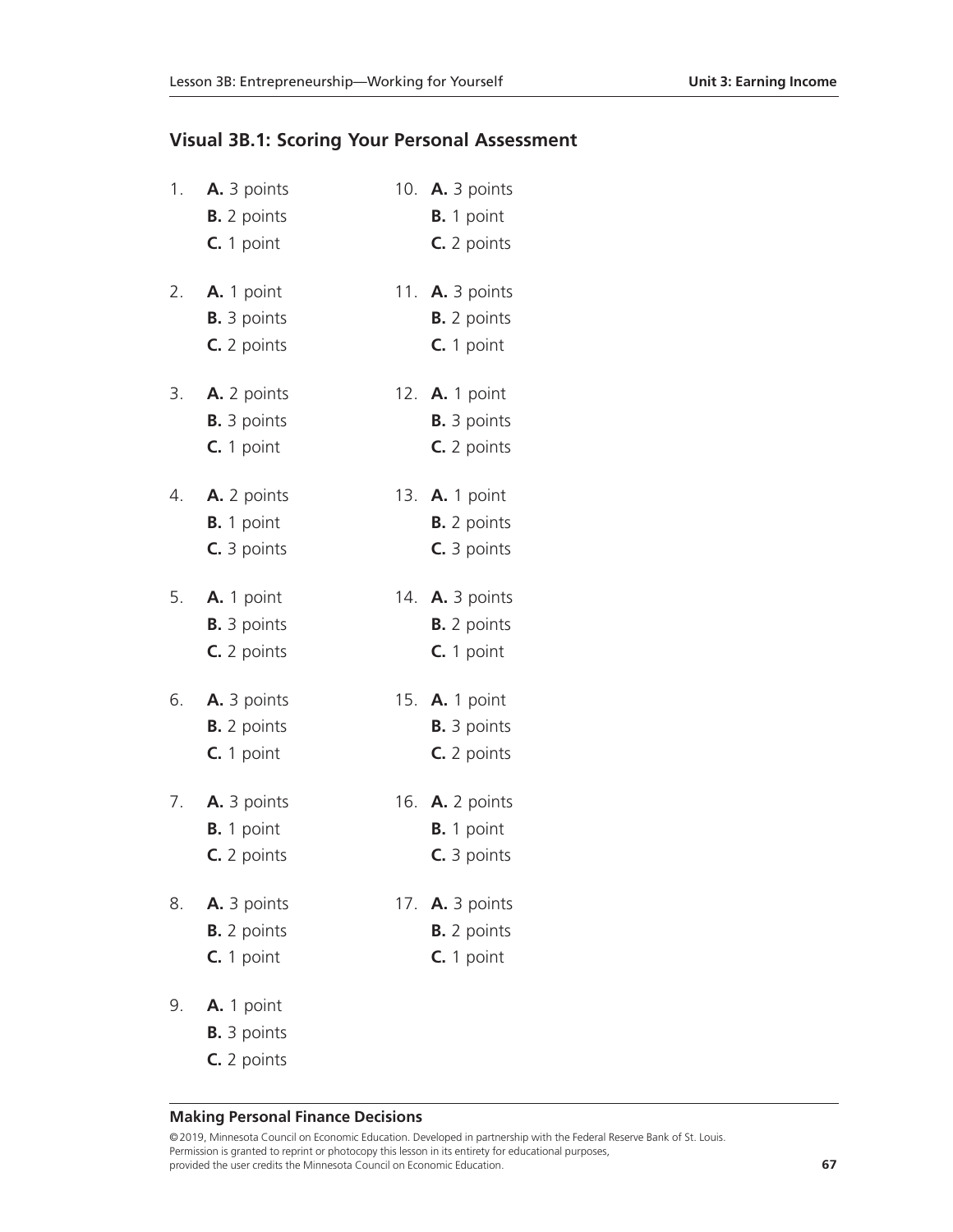#### **Visual 3B.2: Characteristics of Entrepreneurs**

**Willing to take risks Willing to work hard Willing to persevere Willing and able to lead Willing and able to solve problems Willing and able to make decisions Able to plan and organize Self-reliant Self-confident Self-motivated Competitive Creative Positive attitude Doesn't fear failure Highly energetic Sociable Desires achievement**

**Making Personal Finance Decisions**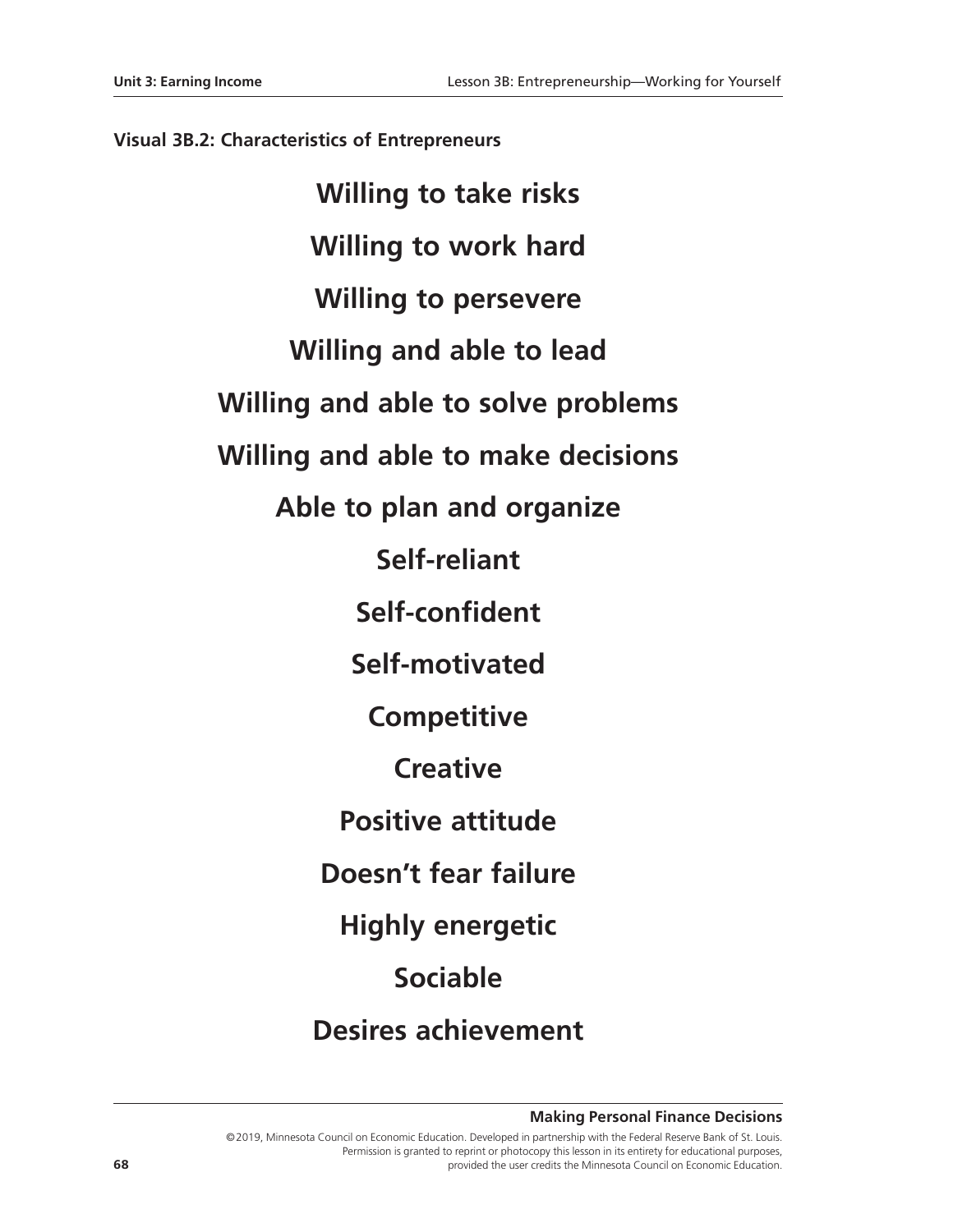#### **Visual 3B.3: What Does Your Score Indicate?**

# **17-28**

You would likely be most comfortable and productive in a position where you work for someone else and welcome being able to leave your work behind when you leave it each day.

# **29-39**

If you desire to be an entrepreneur, there are some characteristics on which you will need to work; however, you would likely be very comfortable and productive as a manager or supervisor.

# **40-51**

You have strong entrepreneurial tendencies and would likely be most comfortable pursuing your own interests or running your own business.

**Making Personal Finance Decisions**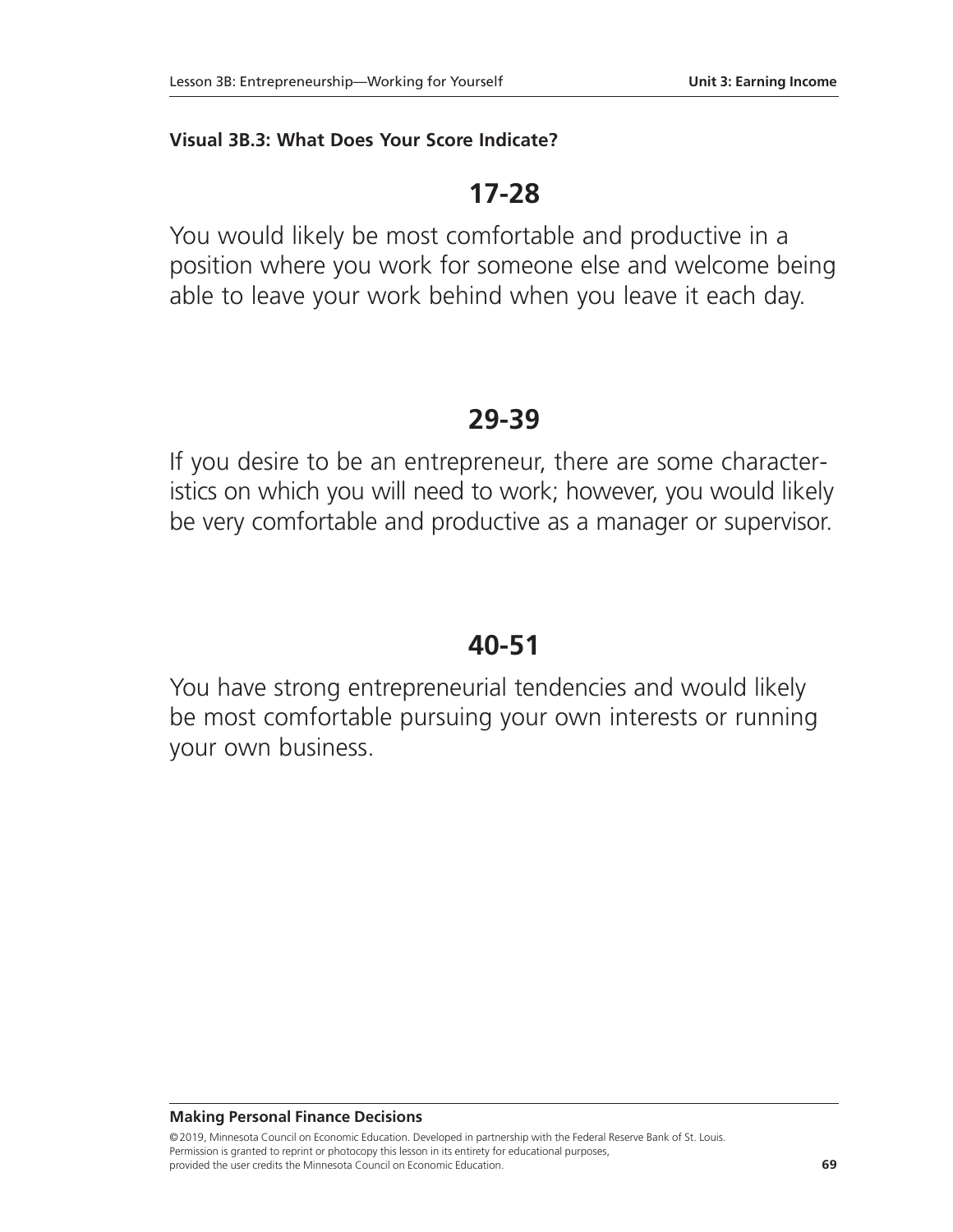# **Handout 3B.1: My Personal Assessment\* (page 1 of 2)**

Name:\_\_\_\_\_\_\_\_\_\_\_\_\_\_\_\_\_\_\_\_\_\_\_\_\_\_\_\_\_\_\_\_\_\_\_\_

Directions: Circle the letter of the sentence that best describes you. (The blanks will be filled in later).

**Total Score \_\_\_\_\_\_\_\_\_\_\_**

| А. | I like playing and winning competitive games.                              |  |  |  |  |
|----|----------------------------------------------------------------------------|--|--|--|--|
| В. | I like playing competitive games-win or lose.                              |  |  |  |  |
| C. | I do not like playing competitive games.                                   |  |  |  |  |
|    |                                                                            |  |  |  |  |
| А. | Being rich and/or famous is not that important to me.                      |  |  |  |  |
| В. | I am making plans to be rich and/or famous.                                |  |  |  |  |
| C. | I would like to be rich and/or famous.                                     |  |  |  |  |
| А. | I will work hard if it will pay off for me right away.                     |  |  |  |  |
| В. | I don't mind working hard even if the payoff is uncertain.                 |  |  |  |  |
| C. | I do not like to work any harder than necessary.                           |  |  |  |  |
| А. | I like accomplishing goals others have set for me.                         |  |  |  |  |
| В. | I am not goal-oriented and prefer to take things as they come.             |  |  |  |  |
| C. | I like setting and accomplishing my own goals.                             |  |  |  |  |
|    |                                                                            |  |  |  |  |
| А. | I like to follow the lead of others.                                       |  |  |  |  |
| В. | I like to take charge of things and can usually get others to follow.      |  |  |  |  |
| C. | I like to take charge of things but have trouble getting others to follow. |  |  |  |  |
| А. | I have a high level of energy and enthusiasm.                              |  |  |  |  |
| B. | I am usually attentive and interested in things.                           |  |  |  |  |
| C. | I am often tired and bored.                                                |  |  |  |  |
|    |                                                                            |  |  |  |  |
| А. | I am optimistic about my future.                                           |  |  |  |  |
| В. | I am pessimistic about my future.                                          |  |  |  |  |
| C. | I have no strong feelings about my future.                                 |  |  |  |  |
| А. | I like taking risks when there is a chance of big rewards.                 |  |  |  |  |
| В. | I like to weigh the risk of things against the potential rewards.          |  |  |  |  |
|    |                                                                            |  |  |  |  |

**C.** I like sure things even though the rewards may be small.

#### **Making Personal Finance Decisions**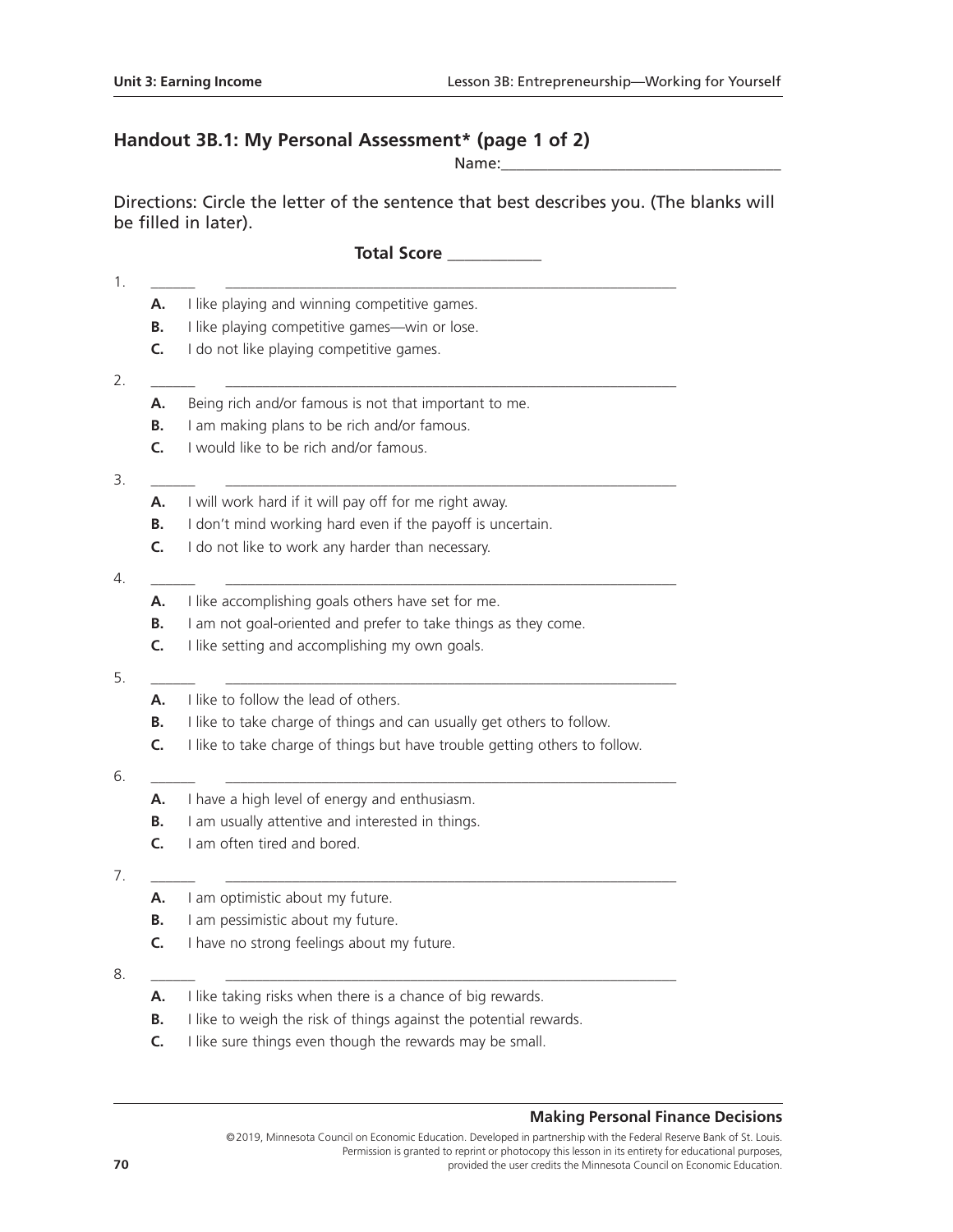### **Handout 3B.1: My Personal Assessment\* (page 2 of 2)**

| 9.        |                                                                                          |  |  |  |  |
|-----------|------------------------------------------------------------------------------------------|--|--|--|--|
| А.        | I feel somewhat powerless over my life.<br>I feel confident and in charge of my life.    |  |  |  |  |
| В.        |                                                                                          |  |  |  |  |
| C.        | I feel I can manage my life with some help from others.                                  |  |  |  |  |
| 10.<br>А. | I like and can get along with most people.                                               |  |  |  |  |
| В.        | I feel people are often hard to get along with.                                          |  |  |  |  |
| C.        | I like my friends but do not like meeting new people.                                    |  |  |  |  |
| 11.<br>Α. | I like creating new things and ideas.                                                    |  |  |  |  |
| В.        | I sometimes like adapting and modifying old things to make them better.                  |  |  |  |  |
| C.        | I usually like leaving things pretty much as they are—"if it ain't broke, don't fix it." |  |  |  |  |
| 12.       |                                                                                          |  |  |  |  |
| А.        | I try to avoid making mistakes because of what others might think.                       |  |  |  |  |
| В.<br>C.  | I am not afraid of making mistakes because I often learn a lot from them.                |  |  |  |  |
| 13.       | I prefer not to make mistakes because it sets me back.                                   |  |  |  |  |
| А.        | I like to let things happen and then adjust accordingly.                                 |  |  |  |  |
| В.        | I like when there is a plan, but I don't like doing the planning.                        |  |  |  |  |
| C.        | I like making a plan, following it, and adjusting it as is necessary.                    |  |  |  |  |
| 14.<br>А. | I like to make decisions and am willing to accept the consequences.                      |  |  |  |  |
| В.        | I like time to make decisions so I can get other people's opinions.                      |  |  |  |  |
| C.        | I would rather have others make decisions and not be responsible.                        |  |  |  |  |
| 15.       |                                                                                          |  |  |  |  |
| А.        | I only like solving problems that have simple answers.                                   |  |  |  |  |
| В.        | I see problems as opportunities for coming up with creative solutions.                   |  |  |  |  |
| C.        | I like solving problems using methods I have learned in the past.                        |  |  |  |  |
| 16.<br>А. | I usually finish things I start.                                                         |  |  |  |  |
| В.        | I tend to give up on things that aren't working or become too difficult.                 |  |  |  |  |
| C.        | I will never give up accomplishing something that is important to me.                    |  |  |  |  |
| 17.<br>А. | I have the skills and talent to do many things well.                                     |  |  |  |  |
| В.        | I have the skills and talent to do some things.                                          |  |  |  |  |
| C.        | I tend to rely on others to do a lot of things for me.                                   |  |  |  |  |
|           |                                                                                          |  |  |  |  |

\*Based on "Entrepreneurial Potential Self-Assessment" from the Business Development Bank of Canada; https://www.bdc.ca/en/articlestools/entrepreneur-toolkit/business-assessments/pages/self-assessment-test-your-entrepreneurial-potential.aspx?page=1.

#### **Making Personal Finance Decisions**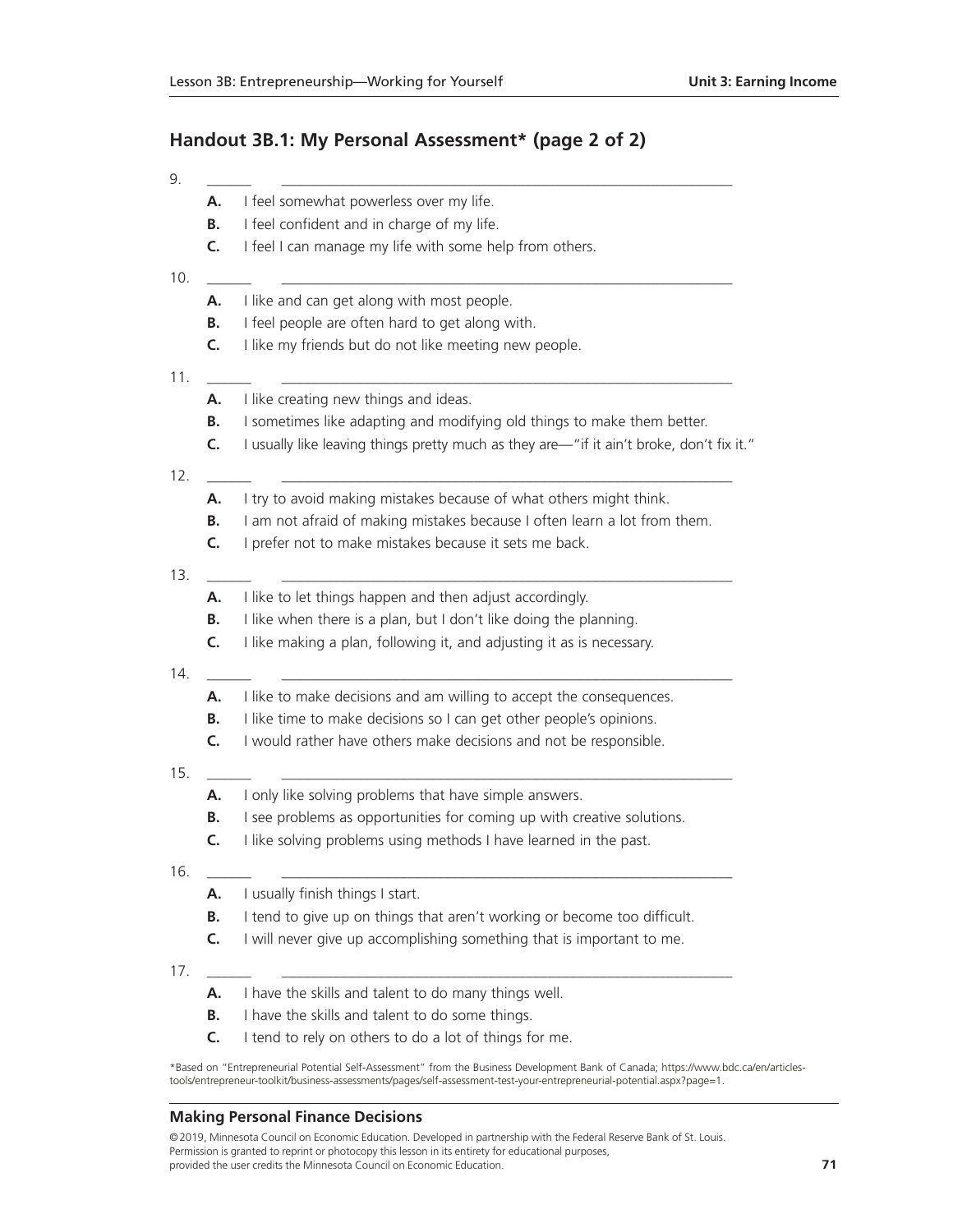#### **Handout 3B.2: Assessment** Nam

| ie: |  |  |  |
|-----|--|--|--|

Directions: Write a few paragraphs explaining the following:

- What is an entrepreneur, and why are entrepreneurs important to the economy?
- Are you interested in developing new products or starting a business?
- What do your assessment results suggest about whether you might enjoy being an entrepreneur?

#### **Making Personal Finance Decisions**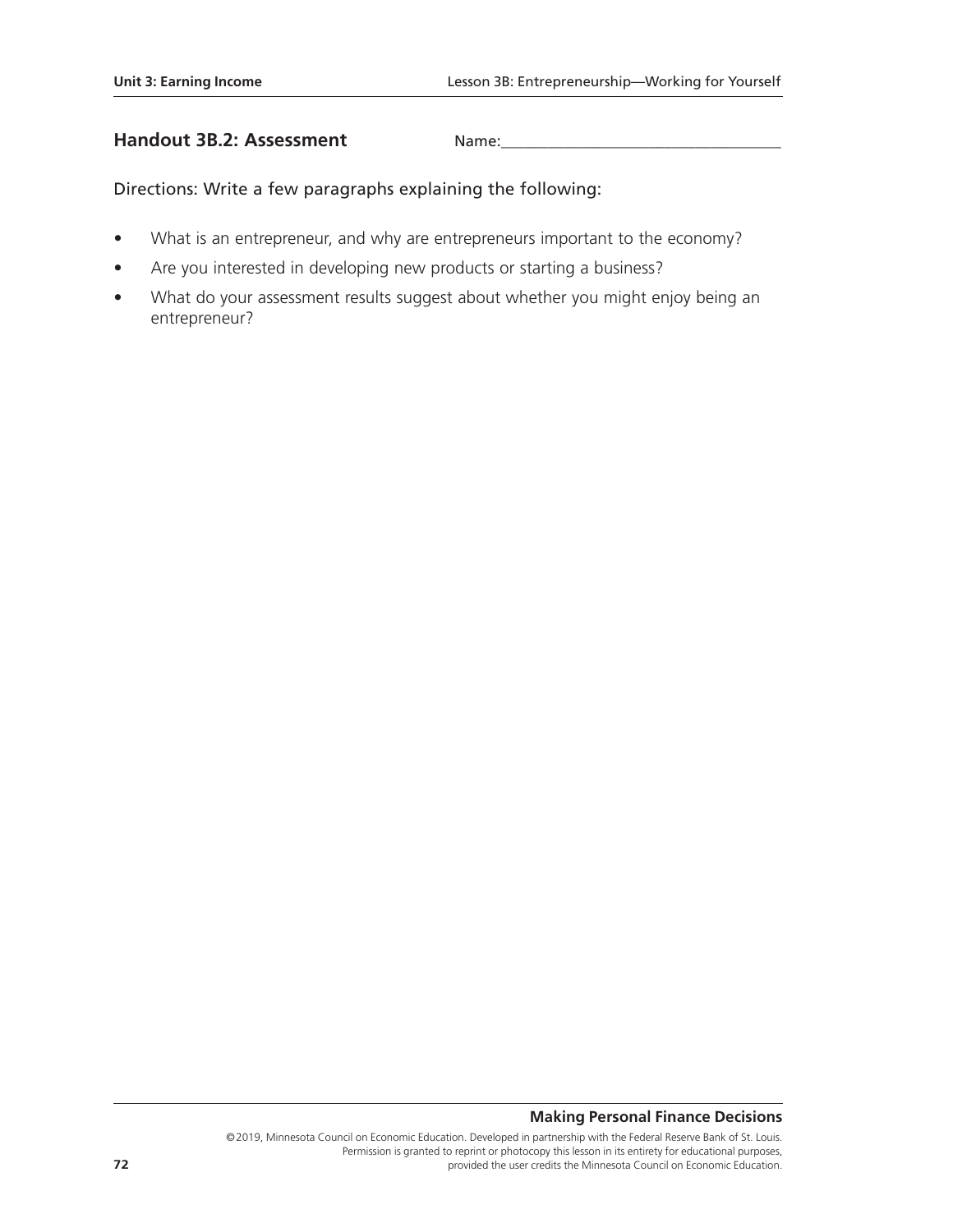# **Standards and Benchmarks**

#### **Voluntary National Content Standards in Economics**

Standard 14: Entrepreneurship. Entrepreneurs take on the calculated risk of starting new businesses, either by embarking on new ventures similar to existing ones or by introducing new innovations. Entrepreneurial innovation is an important source of economic growth.

- Benchmark: Grade 8
	- 2. Entrepreneurs organize resources to produce goods and services because they expect to earn profits.
- Benchmark: Grade 12
	- 3. Productivity and efficiency gains that result from innovative practices of entrepreneurs foster long-term economic growth.

#### **National Standards for Financial Literacy**

Standard 1: Earning Income. Income for most people is determined by the market value of their labor, paid as wages and salaries. People can increase their income and job opportunities by choosing to acquire more education, work experience, and job skills. The decision to undertake an activity that increases income or job opportunities is affected by the expected benefits and costs of such an activity. Income also is obtained from other sources such as interest, rents, capital gains, dividends, and profits.

- Benchmark: Grade 8
	- 8. Entrepreneurs take the risk of starting a business because they expect to earn profits as their reward, despite the fact that many new businesses can and do fail. Some entrepreneurs gain satisfaction from working for themselves.

#### **Making Personal Finance Decisions**